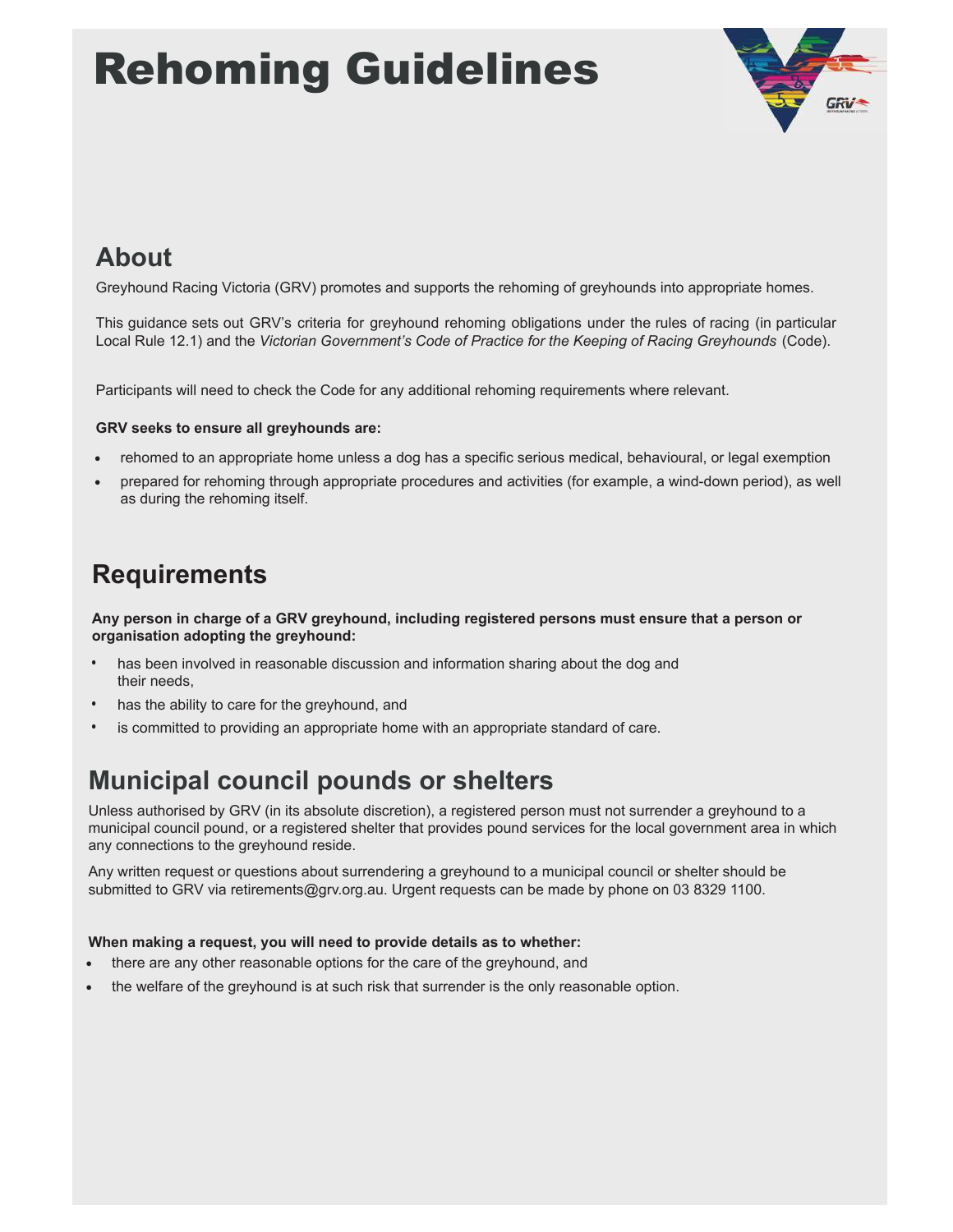# Rehoming Policy



## **Appropriate home**

An appropriate home may include\*:

- the owner (or syndicate manager) retaining the greyhound as a pet, or
- rehoming a greyhound to a person who has the ability to care for the greyhound, and is committed to providing a long-term home with anappropriate standard or care, or
- surrendering a greyhound to a greyhound rehoming program managed by GRV or equivalent program authorised by an interstate greyhoundracing controlling body, or
- surrendering a greyhound to a rehoming organisation (including a community foster care network) that has the ability to appropriately care forand rehome the greyhound.

## **Inappropriate home**

Unless authorised by GRV, a greyhound must not be rehomed to\*:

- a municipal council pound
- a registered shelter providing pound services in the municipality where connections to the greyhound reside
- an adopter where the person rehoming the greyhound, knows, or should reasonability know the adopter:
	- has insuffcient means to support the welfare of the greyhound, or
	- is physically incapable of caring for the greyhound, or
	- will use the greyhound for blood donation, medical purposes, research or teaching, or
	- has a history of surrendering animals to municipal council pounds or shelters, or has an intention to do so, or
	- intends to breed with the greyhound, or has previously bred with a greyhound outside the greyhound racing industry, or
	- intends to use the greyhound for hunting, or has previously used a retired greyhound for hunting, or
	- has been found guilty of an offence under the *Prevention of Cruelty to Animals Act 1986.*

\*not an exhaustive or complete list, and provided as an overview only